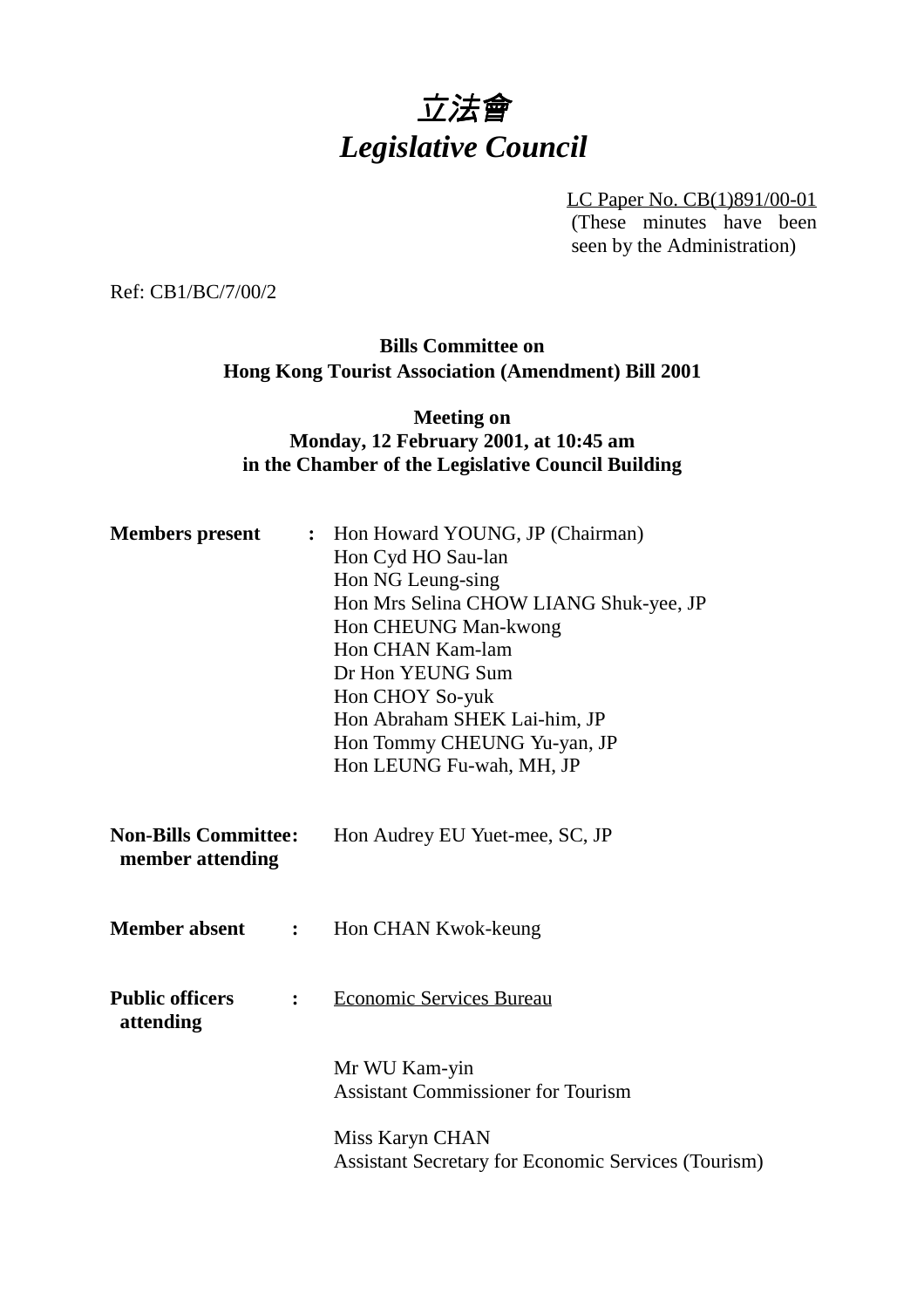## Department of Justice

Mr Allen LAI Senior Government Counsel

| <b>Attendance by</b><br>invitation         | $\ddot{\cdot}$ | <b>Hong Kong Tourist Association</b><br>Mrs Grace LEE<br><b>Acting Executive Director</b>        |
|--------------------------------------------|----------------|--------------------------------------------------------------------------------------------------|
| <b>Clerk in attendance :</b>               |                | Mr Andy LAU<br>Chief Assistant Secretary (1)2                                                    |
| <b>Staff in attendance : Miss Anita HO</b> |                | <b>Assistant Legal Adviser 2</b><br>Ms Erin TSANG<br>Senior Assistant Secretary (1)3 (Designate) |

#### **I Election of Chairman**

Mr Howard YOUNG was elected Chairman of the Bills Committee.

\_\_\_\_\_\_\_\_\_\_\_\_\_\_\_\_\_\_\_\_\_\_\_\_\_\_\_\_\_\_\_\_\_\_\_\_\_\_\_\_\_\_\_\_\_\_\_\_\_\_\_\_\_\_\_\_\_\_\_\_\_\_\_\_

## **II Meeting with the Administration**

2. Mrs Selina CHOW declared interest that she was the Chairman of the Board of Management of the Hong Kong Tourist Association (HKTA).

3. Prior to discussion, members agreed that the next meeting should be held at 8:30 a.m. on 26 February 2001 to meet with deputations.

4. At the invitation of the Chairman, the Assistant Commissioner for Tourism (ACT) briefed members on the Hong Kong Tourist Association (Amendment) Bill 2001 (the Bill). He said that HKTA was set up as a membership organization under the Hong Kong Tourist Association Ordinance in 1957. Since then, the tourism industry in Hong Kong had experienced many challenges, including keen competition from other regional destinations. In mid-1997, the Board of Management of HKTA decided to commission a consultancy to undertake the Strategic Organization Review (SOR) to better define the role of HKTA so as to draw up long term development strategies to meet the challenges. The SOR aimed to identify the HKTA's corporate objectives and review its organization structure including its governance and the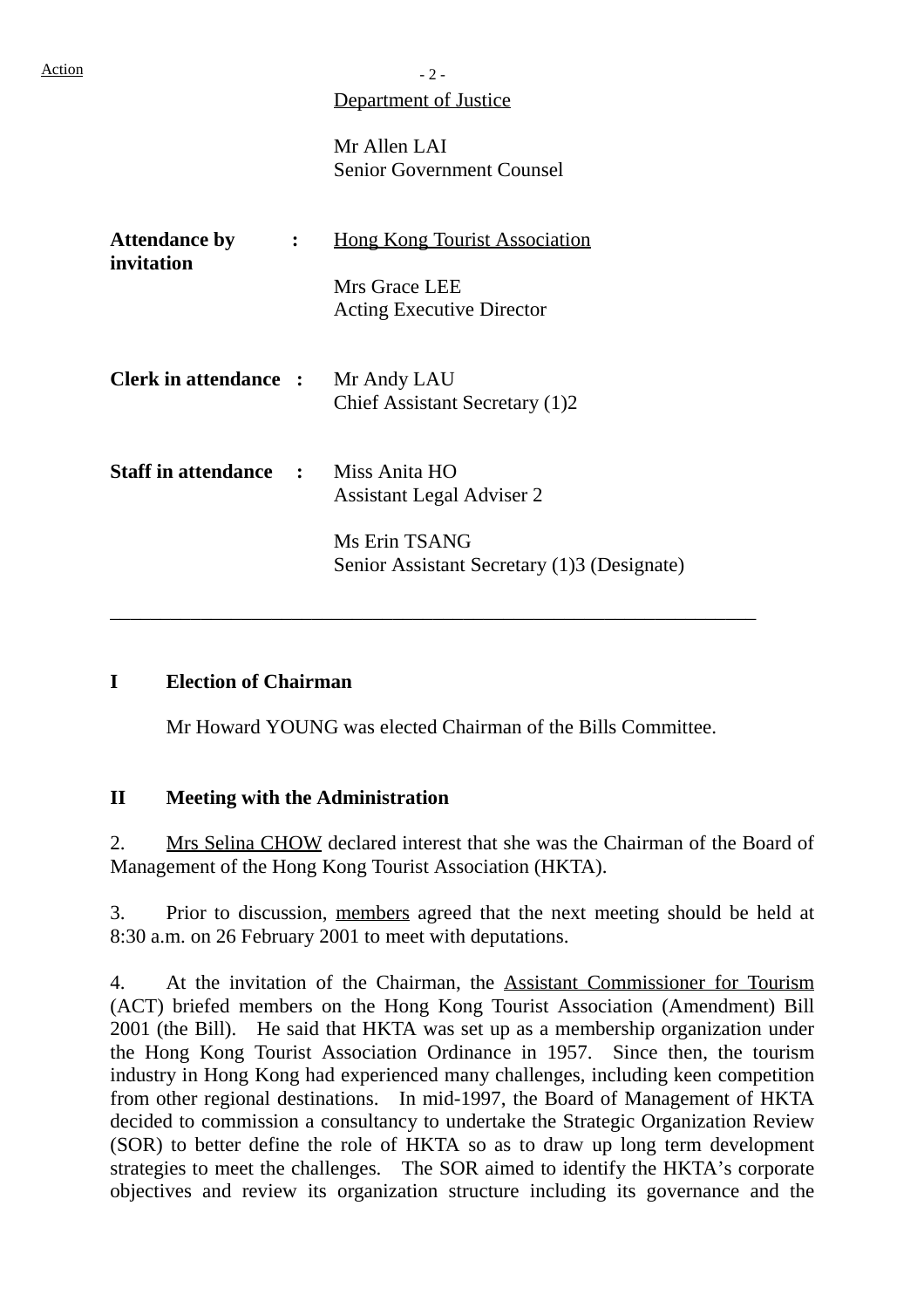membership system. The Bill sought to implement the recommendations of the SOR, including the establishment of a new body known as the Hong Kong Tourism Board (HKTB) to replace HKTA.

Constitution and membership of Board

5. Members noted that the future Board should consist of 20 members who were natural persons to be appointed by the Chief Executive. Of the 20 members -

- (a) 2 should be passenger carriers;
- (b) 2 should be hotel operators;
- (c) 2 should fall within any of the following combinations-
	- (i) 1 licensed travel agent and 1 tour operator;
	- (ii) 2 licensed travel agents or 2 tour operators; and
- (d) 2 should fall within any of the following combinations-
	- (i) 1 retailer and 1 restaurant operator;
	- (ii) 2 retailers or 2 restaurant operators.

6. Mr CHEUNG Yu-yan pointed out that in view of the nature of the retail and catering industries where substantial numbers of small and medium enterprises coexisted with the large chain stores and restaurants, two additional seats should be allocated to the retail and restaurant businesses so as to reflect the diverging views of the industries. He also pointed out that the Bill should clearly set out the number of candidates returned from each sector rather than allowing flexibility as currently provided for in the new sections  $9(2)(c)(ii)$  and  $9(2)(d)(ii)$ .

7. ACT advised that upon the licensing of inbound travel agents in future, there might be a need to consider whether all tour operators would turn into licensed travel agents. As such, the proposed category for tour operator might need to be reviewed. Regarding the flexibility provided for the appointment of two Board members from either the retail or restaurant business, or one from each business, he said that the present arrangement was drawn up on the basis of the SOR. The Administration would ensure that in future appointment, both the retail and restaurant businesses would be represented.

Admin Administration to reconsider his request. 8. Mr CHEUNG Yu-yan could not accept the Administration's explanation that it might not be able to identify suitable bodies in the respective businesses for nomination purposes and hence, a flexibility should be provided. He asked the

9. Dr YEUNG-sum opined that representatives of consumers should be represented on the future Board. He said that consumer protection was a key to preserving and further promoting Hong Kong's position as a popular visitor destination.

10. ACT responded that at present, HKTA would conduct opinion surveys to gauge tourists' views on tourism-related services and facilities in Hong Kong. The Administration and HKTA would follow up on views and recommendations raised by tourists. HKTA had also set up a task force to consider improvements to the existing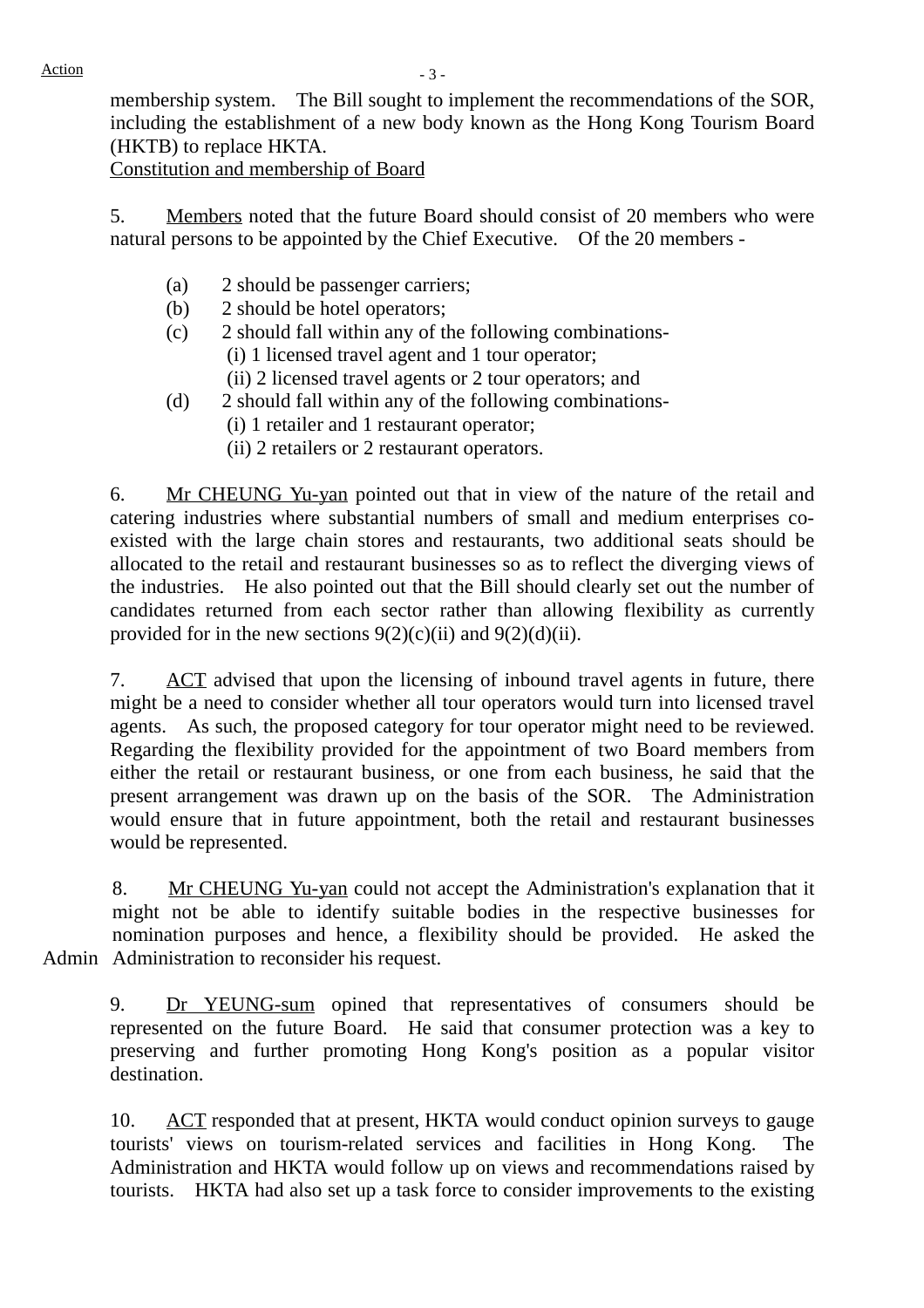complaints handling mechanism. Representative of the Consumer Council was also represented on the task force.

11. Dr YEUNG Sum remarked that consumer protection should be addressed at the policy level. Whilst a proper mechanism should have been established to handle complaints lodged by tourists, it was more important to appoint a Board member who could represent the wider interest of consumers with a view to formulating suitable policy to address the root of the problems. Mr CHEUNG Yu-yan, Miss Cyd HO and Ms Audrey EU echoed the view of Dr YEUNG sum.

12. Mrs Selina CHOW also supported that representative from consumers should be represented on the future Board. She said that HKTA was working hand-in-hand with the Consumer Council on a number of initiatives to enhance consumer protection. The Economic Services Bureau had also taken up policy responsibility for consumer protection with effect from 1 July 2000. This would certainly facilitate the implementation of the policy objective for greater consumer protection. She opined that the Administration should seriously consider the members' request to include a representative of consumers in the future Board.

13. Mr LEUNG Fu-wah opined that a front line staff with trade union background should be represented on the Board.  $\angle$  ACT explained that the allocation of eight seats of the HKTB Board to the aforesaid tourism related sectors was a recommendation made in the SOR commissioned by the HKTA Board. In considering the remaining 12 seats to be appointed by the Chief Executive, the Administration would adopt an open and flexible approach taking into account members' suggestions.

14. Mrs Selina CHOW remarked that in considering the appointment of Board members, due consideration should be given as to whether the appointees would be able to render the necessary support and advice to HKTB with an ultimate objective to promote Hong Kong as a tourist destination globally, and to assist in enriching visitors' travel experience. Whilst she agreed that front-line staff of the travel industry should be represented on the future Board, it was questionable whether a particular trade union member in the travel industry should be appointed without due consideration of the relevant criteria.

15. Mr LEUNG Fu-wah clarified that the labour sector was very concerned about the tourism development in Hong Kong as it would help generate a substantial number of employment opportunities. Given that front-line staff in the travel industry maintained regular contacts with tourists, it would be helpful if their views could be reflected in the Board.

16. Ms Audrey EU opined that the appointment of Board members should be considered, taking into account the wider corporate objectives of HKTB. The appointment of Board members should aim at enhancing the representativeness of the Board so that it could gather more expertise from different fields for advice to enhance tourism development. She requested the Administration to set out the appointment

Admin criteria in writing.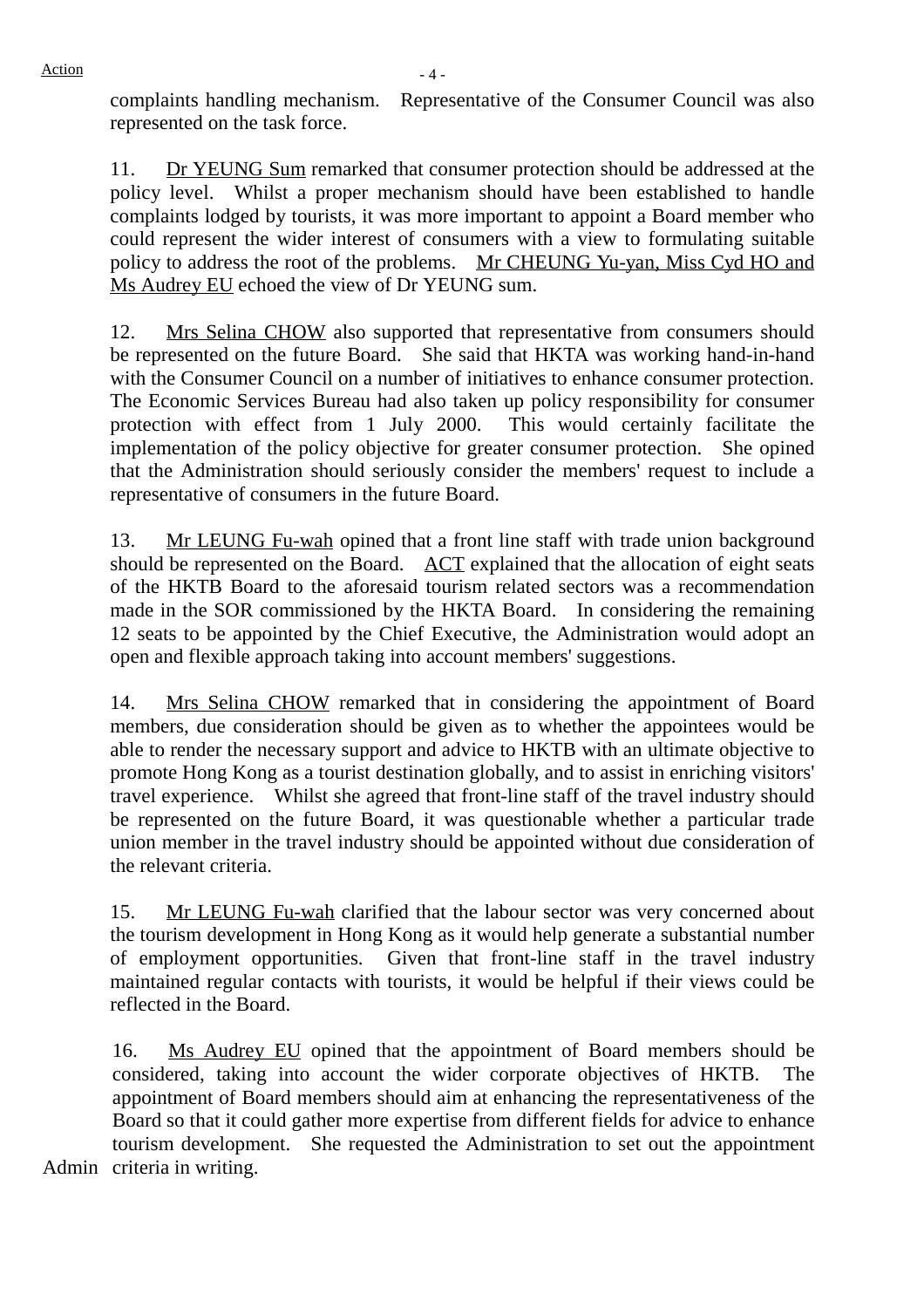17. Regarding the composition of the passenger carrier business, ACT confirmed that it covered both the local, international or cross-border passenger carriers.

18. The Chairman said that apart from hotel operators, the guesthouse industry might also wish to be represented on the future Board.

### Appointment mechanism and criteria for appointment

19. Miss Cyd HO expressed grave concern about the proposed mechanism for appointment of Board members by the Chief Executive. She opined that a proper election mechanism should be formulated to ensure openness.

20. ACT said that the existing HKTA's membership system did not cover all existing tourism-related businesses/agencies in Hong Kong though the HKTA currently had about 1,370 members. For example, of the 1,000 or more travel agents in Hong Kong, only a few hundreds were members of HKTA. Likewise, in the hotel industry, only hotel proprietors were members of HKTA. In future, the composition of the Board would have a better coverage and could be expanded to cover the representatives of senior executives of the hotel industry as well. To enhance the representativeness of the future Board and to gather more expertise from different fields for advice to enhance tourism development, the Administration planned to consult the major organizations which were deemed to be representative in their own industries when considering appointment to the Board.

21. Miss Cyd HO remarked that in order to ensure openness, the Administration should clearly set out the nomination procedures for appointment by the Chief Executive in the legislation. The composition of the respective bodies in the industries eligible for nomination and the nomination mechanism for each of the categories should be stipulated.

22. ACT remarked that the tourism industry was dynamic in nature. It would not be advisable to list out all tourism-related bodies in the legislation. The present arrangement allowed for flexibility and enabled the Administration to seek nominations from the major organizations in the concerned sectors as appropriate.

Admin She asked the Administration to consider the issue further. 23. Miss Cyd HO did not accept the Administration's explanation. She said that even for the election of Legislative Council Members, the Administration was still able to list out the composition of the respective functional constituencies in the legislation. She could not see why the same could not be done in the present case.

24. Mrs Selina CHOW remarked that the Administration should set out some objective criteria for appointment to ensure transparency and openness. These might include the overall representativeness of the composition of the Board, the need to absorb expertise from different fields, the personal network of contacts for individual Board members, the participation and mission of individual Board members and whether the nominations were made by representative organizations in their respective industries.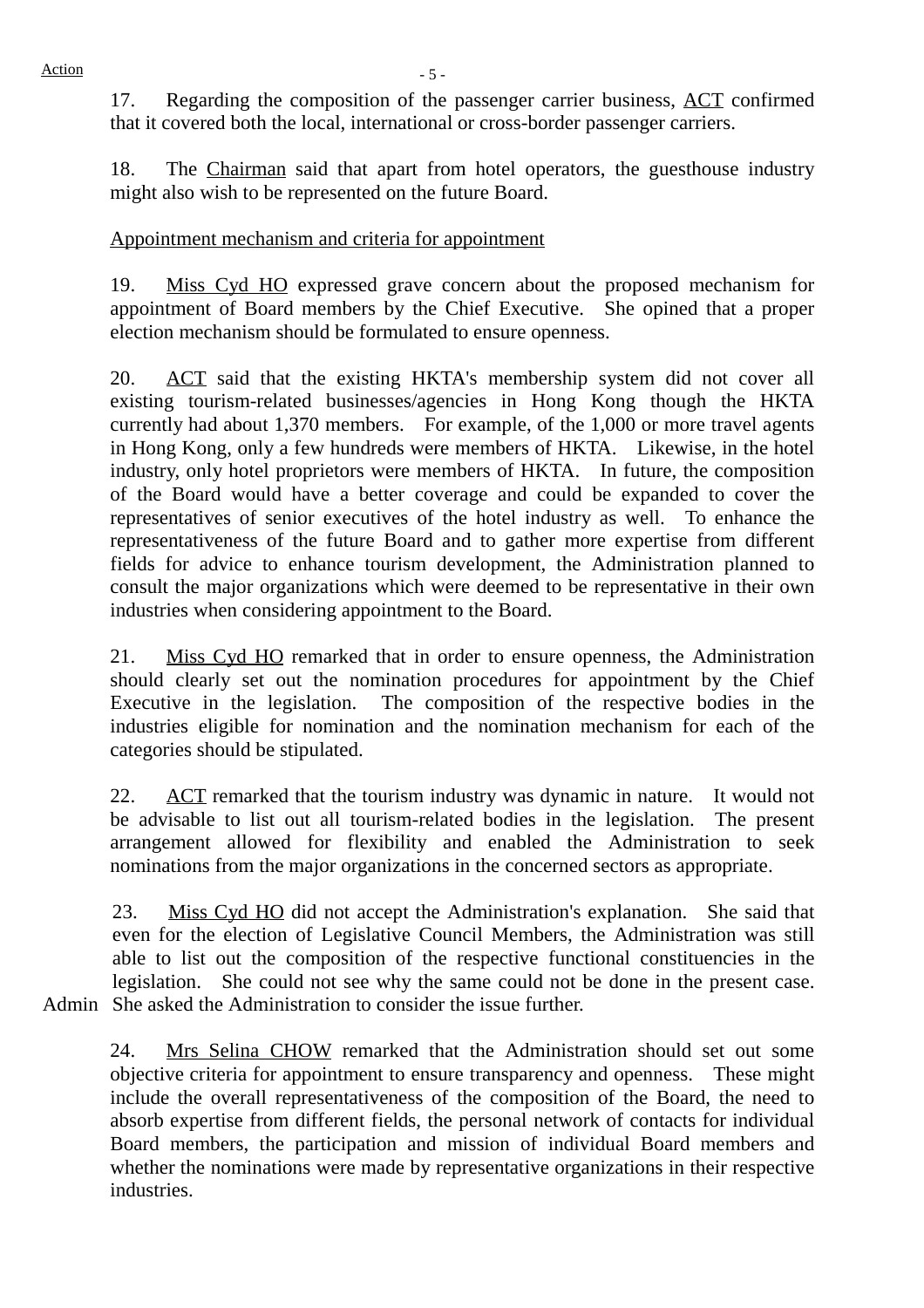Prudent commercial principles

25. Some members asked whether the HKTB would be operated in accordance with commercial principles, Mr CHAN Kam-lam enquired the mechanism to ensure the proper use of public funds.

26. Mrs Selina CHOW remarked that the focus of HKTA's work was on market promotion, and on co-ordination of all sectors in the tourism industry with a view to improving tourism products and enhancing Hong Kong's attractiveness. It would be difficult to consider commercial principles before taking forward any new initiatives. Further, if self-financing and "User-Pays" principle were to be adopted by HKTB, serious concerns would be expressed by the trade.

27. Mr CHAN Kam-lam reiterated that some form of control must be in place to ensure that public funds were properly used as HKTB might purchase, sell or otherwise dispose of property of any description. He pointed out that the Hong Kong Trade Development Council (HKTDC), a statutory body established for the purpose of assisting the trade, was also operated in accordance with prudent commercial principles. He also pointed out that excessive subsidy to a particular industry should be avoided. For certain kinds of service, there might be a case for achieving full cost recovery.

28. The Chairman remarked that concern had been raised by the industry about HKTDC competing with the publication sector for profit. Similar concern had been raised by the travel industry about the launching of web-based related services by the HKTA.

29. ACT remarked that under the existing legislation, the HKTA or the future HKTB was required to keep proper accounts and prepare statements of accounts to be audited annually by an auditor appointed by the Chief Executive. The statements of accounts and auditor's reports would also be laid on the table of the Legislative Council. The annual budget of the HKTB would be vetted by the Administration. As HKTB would be engaged in market promotion, sufficient funds and flexibility should be provided to enable the Board to perform its functions.

30. The Chairman asked the Administration to provide further information about the controlling mechanism in respect of the financing of HKTB.

(*Post meeting note* : The requested information was circulated to members vide LC Paper No CB(1)609/00-01).

31. Miss CHOY So-yuk expressed concern that with time, HKTB might be evolved into a body which would compete with private organizations for profit. She asked whether monitoring measures would be in place to ensure that HKTB actually performed its prescribed functions.

32. ACT advised that the principal role of HKTA was to promote Hong Kong as a tourist destination and to increase the contribution of tourism to Hong Kong. He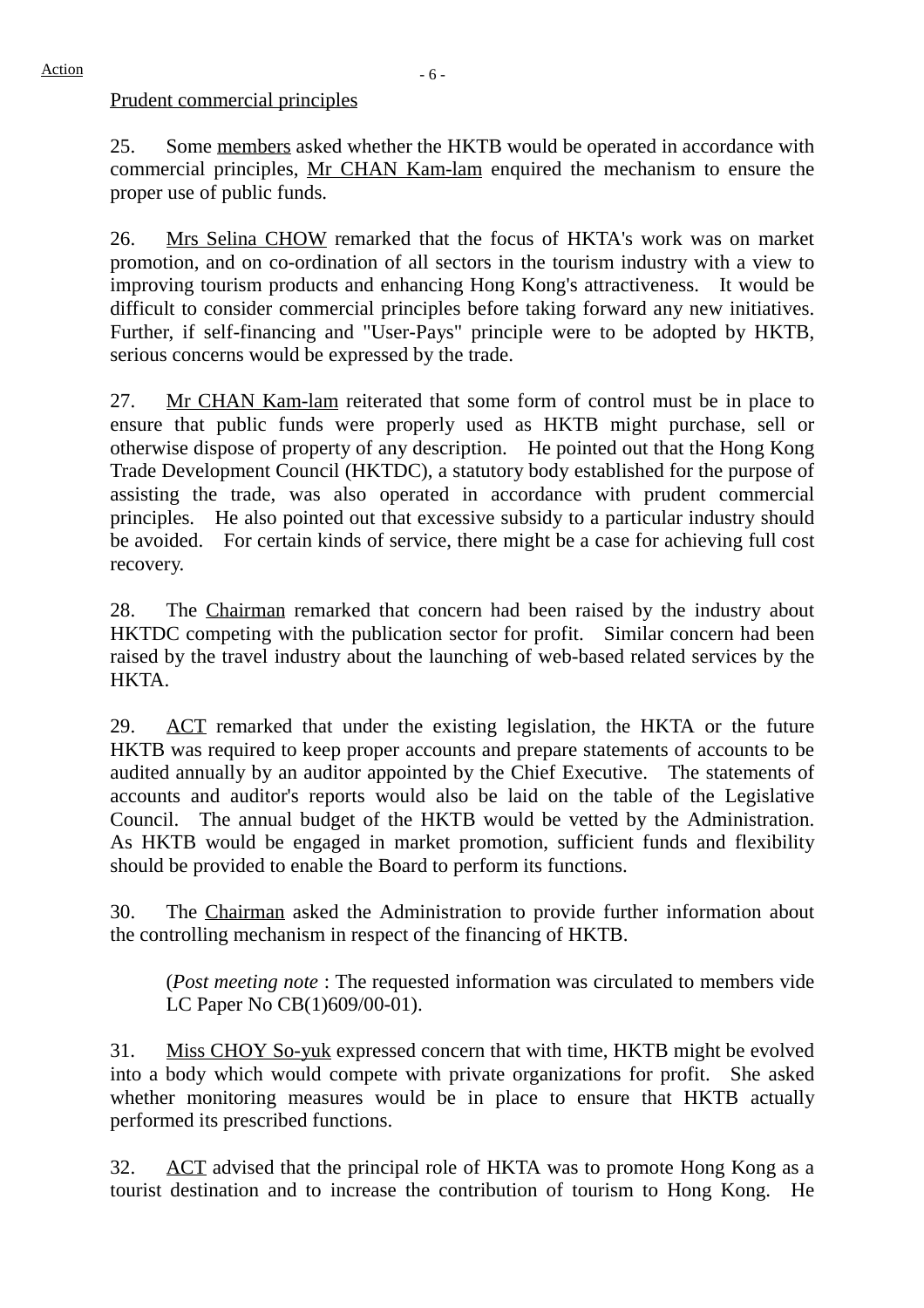could not think of any initiatives undertaken by HKTA which would compete with the private sector for profit.

33. Miss CHOY So-yuk said that HKTDC was established at the outset with the prescribed function to assist the industry. However, with time, it was gradually developed into a body which competed with the private sector for profit. Given that HKTA had been engaging in event organization business, she asked if there was proper control mechanism to prevent HKTB from competing with the private sector for profit in future. Mrs Selina CHOW remarked that in accordance with SOR, HKTA should steer away from activities such as event organization. This policy direction was already endorsed by the Board. In future, HKTA would provide the necessary support to its counterparts in the private sector for organizing major events in Hong Kong. Since the trade had expressed concern about the provision of a system for overseas visitors to book events in Hong Kong via the web site of HKTA, the Chairman remarked that the issue of competing for profit with the private sector should warrant further examination by HKTA.

34. Members noted that upon the enactment of the Bill, the Hong Kong Tourist Association Ordinance would be renamed as the Hong Kong Tourism Board Ordinance.

35. Mr CHAN Kam-lam said that there was a need to extend the validity period of the provisions on protection of former badges or emblems and title of the HKTA. ACT responded that the Administration had consulted the HKTA which was content with the existing proposal of providing protection for former badges or emblems and titles of the HKTA until 31 December 2010. In any case, the new sections 26(4) and 27(3) empowered the Legislative Council to extend the expiry date if such a need arose.

36. Mr NG Leung-sing asked if the term"聘請" or any other word should be used to replace the word "委任", given that the appointment of the Executive Director and the Deputy Executive Director(s) would be remunerated. The Senior Government Counsel advised that it was appropriate to use "appoint" and its Chinese equivalent "委 任" in the context of the new section 8. In Chinese, "委任"(appoint) someone to take up a position might carry with it certain terms of appointment, which might include remuneration. The term "委任" was also used as the Chinese equivalent of the term "appoint" in similar provisions in some other Ordinances and all the Executive Directors concerned might receive a remuneration. The Chairman asked the Administration to examine further on the issue by making reference to other legislation.

(*Post meeting note* : The requested information was circulated to members vide LC Paper No CB(1)609/00-01).

37. Mr Abraham SHEK opined that the HKTB Board should be empowered to determine the remuneration package for its own Executive Director and Deputy Executive Director(s). He queried the proposed requirement for HKTB to seek the approval of the Chief Executive in determining the remuneration package for its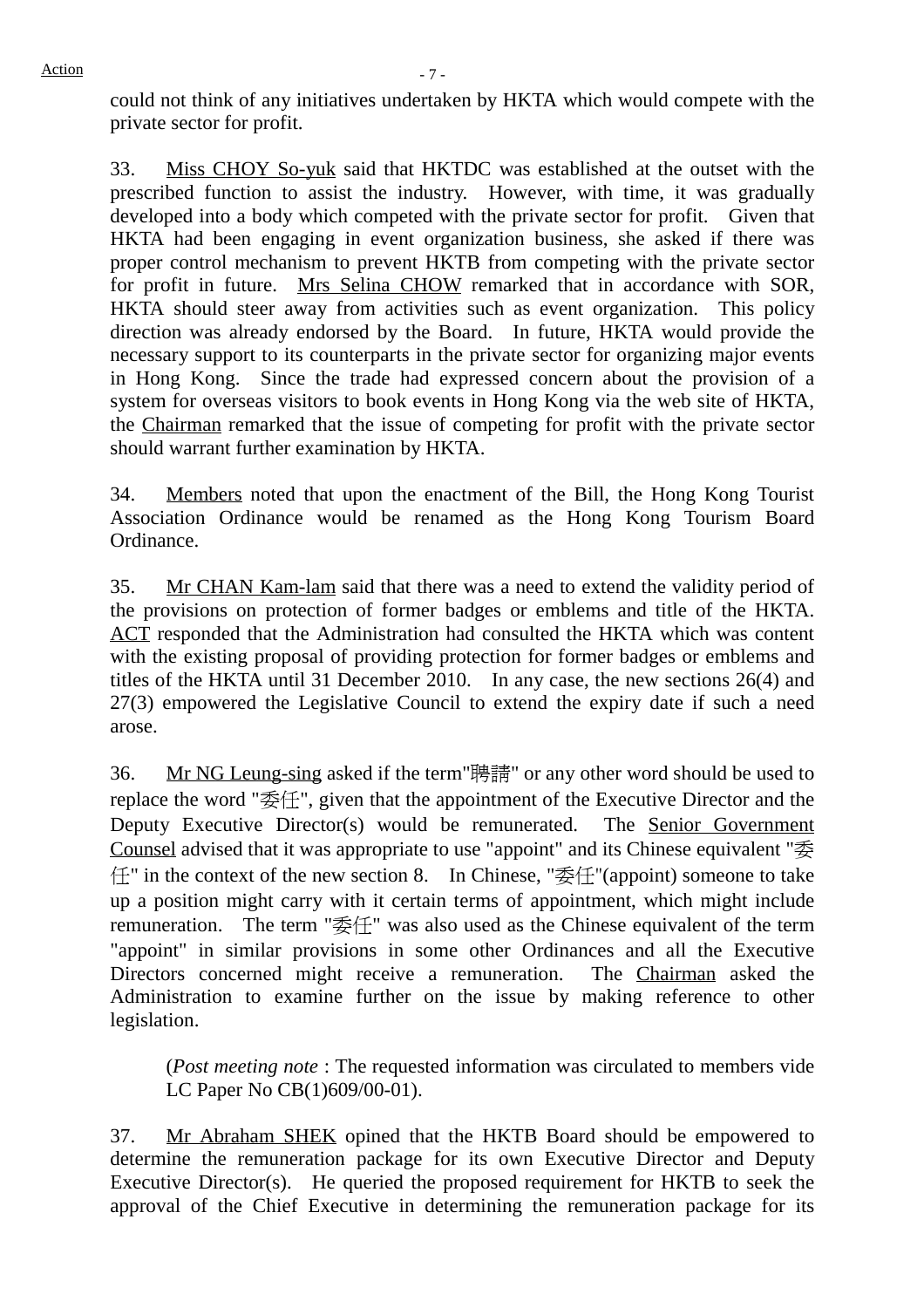management staff.

38. Mrs Selina CHOW remarked that in the past, the remuneration package for the Executive Director and Deputy Executive Director(s) were pegged with those of the civil service. However, in order to compete with the private sector for talents, there might be a need to fix the remuneration package for top management at market rates, where necessary, and this was also accepted by the Administration. Notwithstanding the above and taking into account the fact that HKTB was a statutory body, some form of control was considered necessary in order to ensure the proper use of public funds. The present arrangement aimed at striking a balance between the two. It enabled the future Board to recruit outside talents at market rates after putting the case to the Chief Executive for consideration and approval.

39. Mr SHEK maintained the view that the future Board should have the power to determine the remuneration package for its own staff. The Chairman asked the Administration to make reference to other statutory bodies and provide further information at the next meeting.

(*Post meeting note* : The requested information was circulated to members vide LC Paper No CB(1)609/00-01).

40. Members noted that a person who held office as a member or chairman of the old Board immediately before the appointed day should be taken to have been appointed to the office in the new Board by the Chief Executive under section 9 of the amended Ordinance. The composition of the new Board would be enlarged to include representatives from other relevant organizations/sections.

## Legislative timetable

41. Members noted that it was the plan of the HKTA and the Administration to commence the Bill on or before 1 April 2001.

42. Mrs Selina CHOW proposed that an additional meeting should be scheduled before 26 February 2001 to examine the Bill clause by clause. She briefed members on the implications on HKTA if the Bill could not commence on or before 1 April 2001. She said that a world-wide marketing campaign, the "City of Life" Campaign, would be launched on 1 April 2001. Preparatory work was already under way. If the Bill could not commence before 1 April 2001, it would have significant implications on the planned world-wide marketing campaign.

43. In response to members, the Clerk advised that if the Administration wished to resume the Second Reading debate on the Bill on 14 March 2001, the Bills Committee would need to conclude its deliberation in late February/early March so that a verbal/written report could be made to the House Committee on 2 March 2001. Members also noted that ordinary Council business would not normally be transacted at the Council meetings on 28 and 29 March 2001 when the Second Reading debate on the Appropriation Bill 2001 would be resumed.